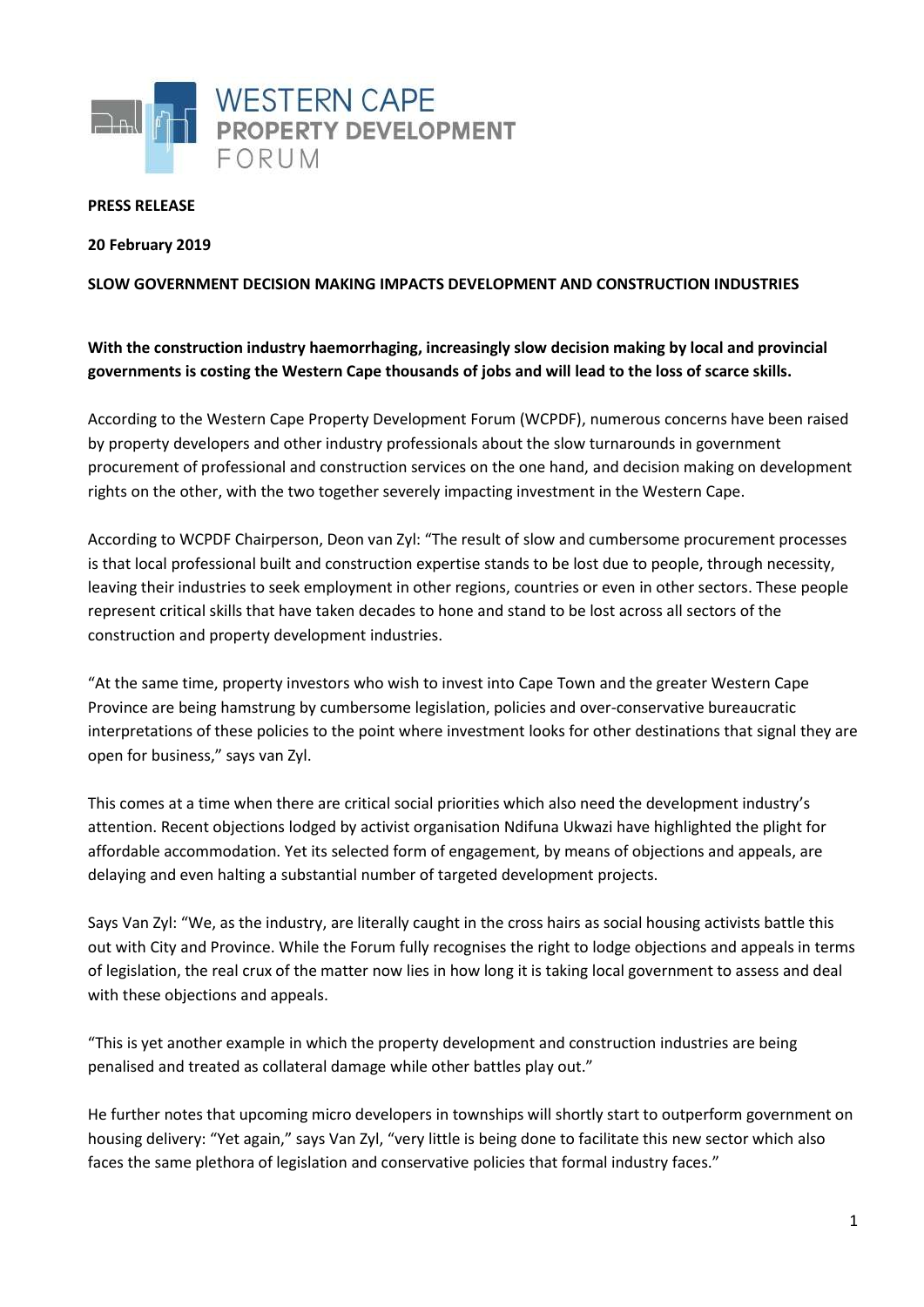Social housing is high on the Forum's agenda: "In acknowledging that the private sector must play a role in facilitating this, the WCPDF has been engaging with affordable housing for well over a year. We were very excited when the City began developing the all-important policy document around inclusionary housing and facilitated formal engagement with industry. Yet the policy development process now appears to have stalled."

Having eagerly participating in the Foreshore and Salt River/Woodstock tenders which included social housing requirements, the development industry has been looking forward to new investment and construction opportunities. The Foreshore Freeway Precinct project, however, has now been cancelled and industry still awaits the opening of the Salt River/Woodstock tenders that closed a year ago. This, too, van Zyl argues, illustrates the lack of respect for the development industry which has invested enormous time, effort and costs to prepare viable development options for the City.

"We keep on hearing how government should not incur frivolous and wasteful expenditure. But what about government processes causing the private sector to incur wasteful expenditure?" asks van Zyl.

The process of government decision making on development rights, as well as the overall impact that procurement processes are having on the economy, are deemed to be so critical that the WCPDF is making it the key theme in its upcoming annual conference, to be held in May, under the title "The Perfect Storm: Investment and jobs or bureaucracy and stagnation".

"This is not a finger-pointing exercise. It is our very serious attempt to highlight the impact that government processes have on the economy. We wish to bring the public and private sector together to discuss the state of not only the property and construction industries in the Western Cape and the challenges they face, but the significant role they have and will hopefully continue to play in the economic development of this province and indeed the country."

Part of the Forum's objectives are to dispel some of the "myths of property development" adds Van Zyl: "For example, although building activity in the CBD and Atlantic Seaboard areas of Cape Town creates the illusion that the development sector is booming, property price corrections of up to 20% are a clear indication that the sector will slow down considerably in the next year, leading to further job losses in construction. This is not withstanding the ongoing escalation in land prices, partly caused by the inflationary effect of slow and cumbersome statutory processes which the property sector needs to endure before investment can take place in the form of bricks and mortar. This does not stop with property prices. The average resident will pay more in rates and taxes because there is not enough new development to cover the increase in costs of municipal salaries, services and utility costs.

"We are also very concerned that ongoing rerating of municipal valuation rolls creates the illusion that there is enough money available to cover the ever-growing cost of local government. The fact that property is worth more does not mean that residents have the money in their pockets to pay the higher property rates and utility costs. We need to spread the cost load. We need more property stock to pay its own way and carry its share of government overheads."

Another myth is that the public transport and bulk infrastructure capacity crisis can magically resolve and generate construction jobs over night. Forward planning is critical and, even then, these large-scale government projects, which tend to sustain the construction sector, also fall fowl of the same bureaucratic decision-making delays that private development suffers under. Government projects also need to join the